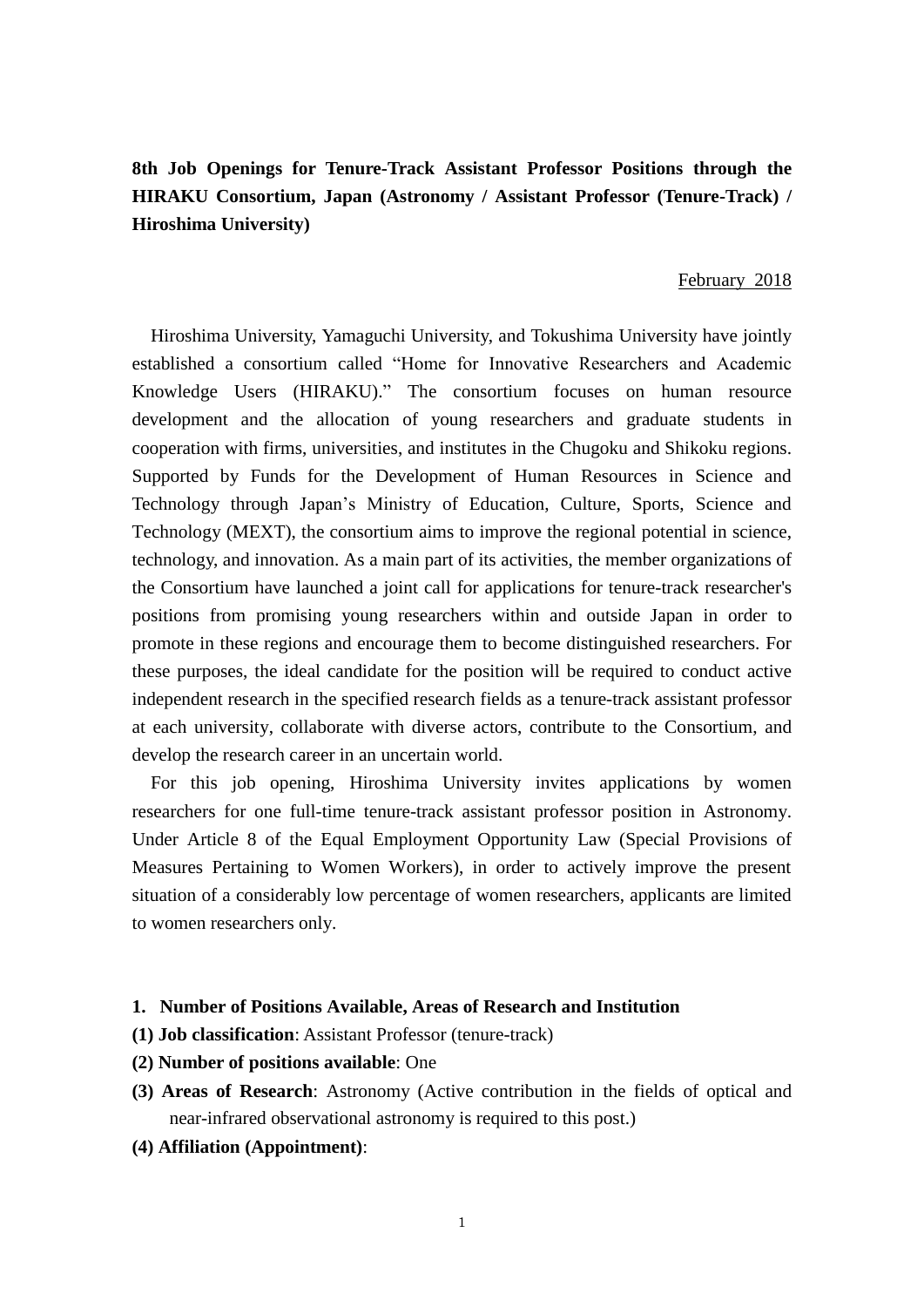Academy of Hiroshima University (Hiroshima Astrophysical Science Center)

# **2. Application Requirements**

Applicants must satisfy all of the following requirements.

- ① Women researcher applicants should hold a PhD that was acquired after April 1, 2007, or have equivalent research experience, and should be under 40 years old (\*1) as of April 1, 2017.
- ② Applicants should be able to communicate in English.
- ③ Applicants should be able to lecture and provide research supervision to undergraduate and graduate students in Japanese or English.
- ④ Applicants should be able to begin working immediately after October 1, 2018, and no later than the end of the Japanese fiscal year 2018.
- ⑤ Applicants should actively contribute to science, technology, and innovation.

\*1: Applicants who participated in the mandatory clinical practice in Japan are eligible to apply unless they are 43 years old or older as of April 1, 2017. Since this project is supported by Funds for the Development of Human Resources in Science and Technology under MEXT, these age restrictions are subject to exceptional treatment by the Ordinance for Enforcement of the "Koyou taisaku" Act 1-3 (1-(3-2)).

### **3. Employment Conditions**

### **(1) Term of Appointment**

- -The term of appointment is from October 1, 2018, to September 30, 2023.
- -An assistant professor (tenure-track) of this job opening could possibly change her workplace within the consortium organizations through an agreement between the consortium and the assistant professor. In such a case, the term of appointment will remain the same, and the assistant professor will adhere to the standards of each organization.
- -The assistant professor will receive midterm evaluations by September 2021 and final evaluations by March 2023. The assistant professor who passes her tenure reviews with Hiroshima University will receive a tenured position, which is on a permanent basis with a mandatory retirement age.
- -Depending on the final evaluation by the consortium, an assistant professor holding this position could be appointed by an organization that participates in the consortium through an agreement between the assistant professor and the organization.

# **(2) Annual Salary**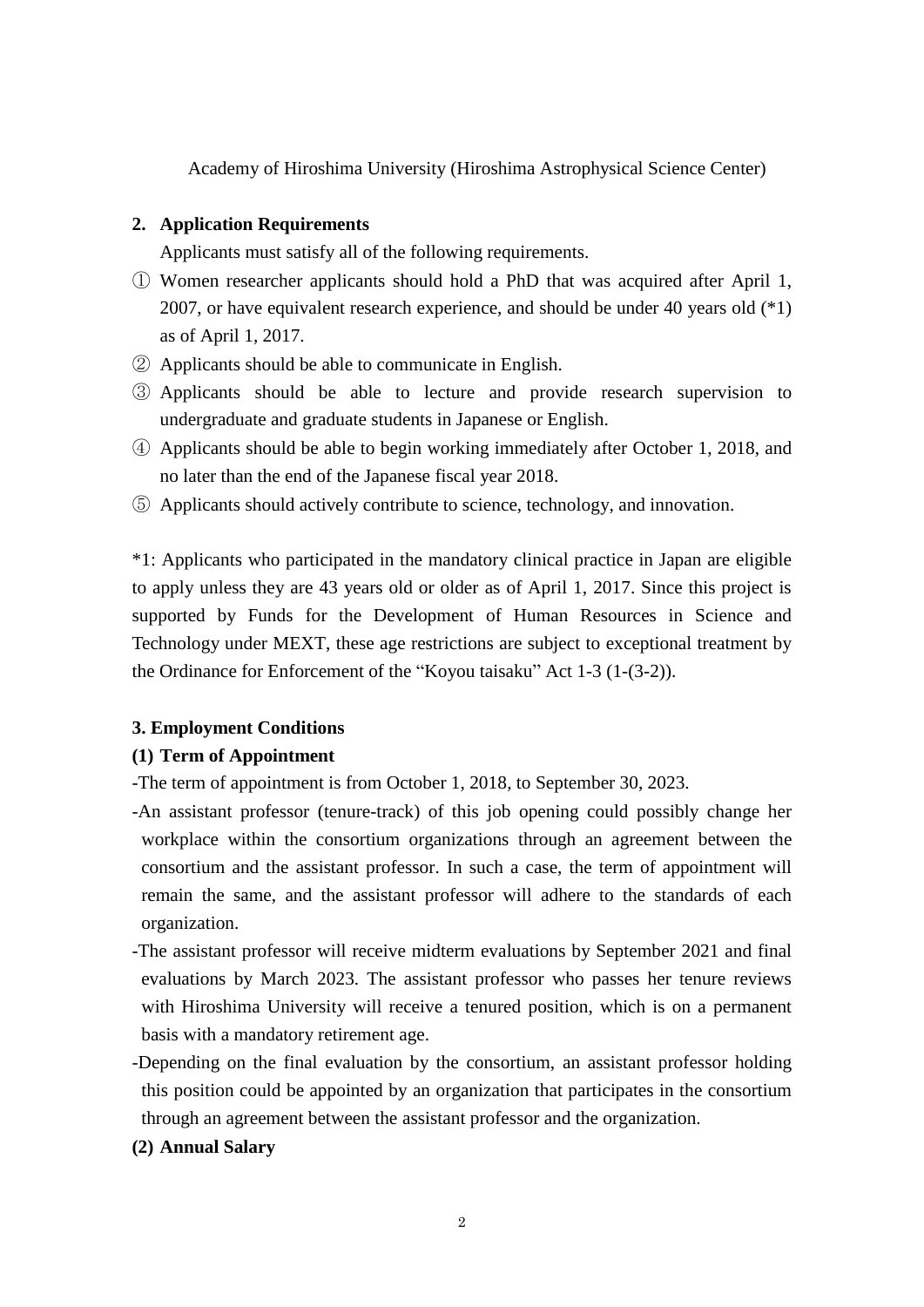- ① Annual salary, including allowances, will be approximately 4,800,000-6,600,000 yen depending on the successful applicant's research experience (salaries will be calculated according to the annual salary rules of Hiroshima University).
- ② Various types of insurance (The Ministry of Education, Culture, Sports, Science and Technology Mutual Aid Association, unemployment, and accident compensation) are available to an assistant professor of Hiroshima University.

#### **(3) Work Conditions**

- ① The employment conditions and regulations of Hiroshima University shall apply as deemed appropriate.
- ② The first place of employment will be located on the Kasumi campus of Hiroshima University.
- ③ A discretionary working-hour system is in place for professional work. This means assistant professors can manage their own working hours, although formal working hours are considered to be 7 hours and 45 minutes a day.
- ④ A maternity and childcare leave system will be applied.

#### **4. Work Description**

An assistant professor holding this position will be required carry out the assistant professor's work of each organization and contributions for the consortium as listed below.

- ① Conducting research activities inside and outside the consortium based on the research plan ("research effort" should be more than 60%)
- ② Actively working to obtain external research funds
- ③ Producing research outputs (e.g., publication in SCI journals and/or patents)
- ④ Disseminating research outputs to society, including presenting results at international conferences
- ⑤ Giving lectures and advising undergraduate and graduate students in their research
- ⑥ Participating in activities related to external research funds (even research activities related to external funds will be included as part of the research effort)
- ⑦ Being involved in other duties as considered necessary by each organization
- ⑧ Planning and operating international meetings, symposiums, and network activities organized or co-organized by the consortium
- ⑨ Attending training, lectures on faculty development, etc., conducted by organizations in the consortium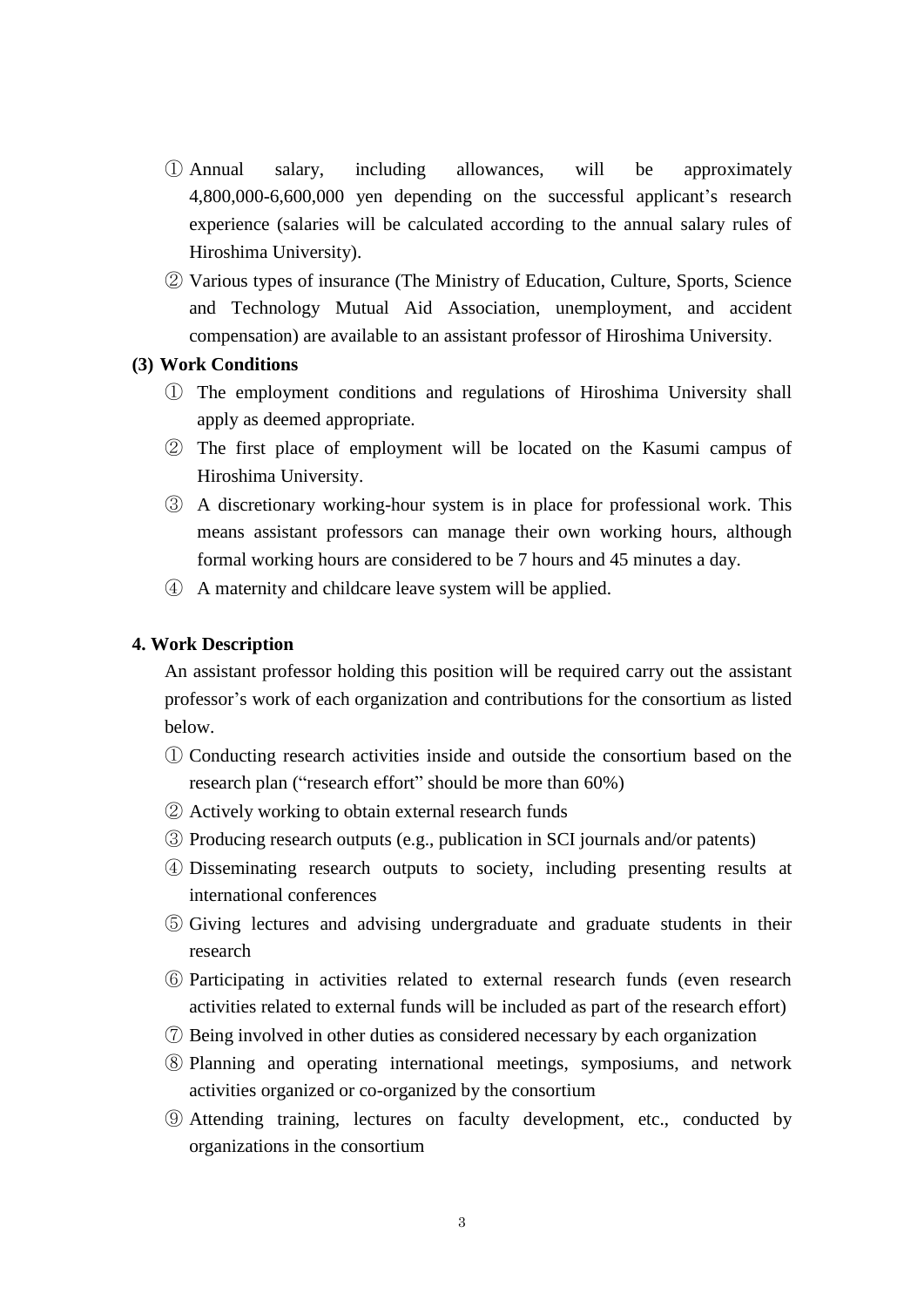⑩ Being involved in other duties as considered necessary by the head of the executive committee of the consortium

#### **5. Special Notices Related to the Consortium**

- **(1) Role of the consortium in this job opening, processes for employment and career development in the consortium**
	- -Application materials should be submitted to the secretariat of the HIRAKU consortium. The council of the consortium will determine the successful candidate after consulting with the organization that will accept the candidate. The successful candidate will then be hired by the organization as a faculty member (hereinafter referred to as a Consortium Assistant Professor).

-The term of the Consortium Assistant Professor will be same as 3(1).

- -For the betterment of her development as a researcher, the Consortium Assistant Professor might be able to conduct her research at other organizations inside or outside of the consortium. Such arrangements should be made through an agreement between the consortium and the Consortium Assistant Professor.
- -Consortium Assistant Professors are expected not only to conduct excellent research but also to be involved in consortium-related teaching, networking, and training activities to further their career development as researchers.
- -Consortium Assistant Professors are expected to provide experiences and information for the consortium through the activities described above, via evaluation and training processes with their mentors in order to assist us in improving this system.
- -Thus, applicants will be evaluated based on not only their research results and potential but also their ability to collaborate with diverse actors and develop their research careers by utilizing the research and training opportunities described above.

#### **(2) Research Funds**

During the first fiscal year, about 5,000,000 yen (\*2) will be provided to each Consortium Assistant Professor as a start-up fund. In addition, during the term of appointment, about 500,000 yen per year (\*2) will be provided for the consortium activities such as for training and registration costs for domestic or international conferences. These funds must be used in accordance with the regulations of the workplace, the funding agencies, and the Japanese government.

\*2: The amount could change depending on the grant-in-aid situation.

#### **(3) Personnel Support**

① Research and teaching education will be supported by mentors who are senior researchers in the consortium.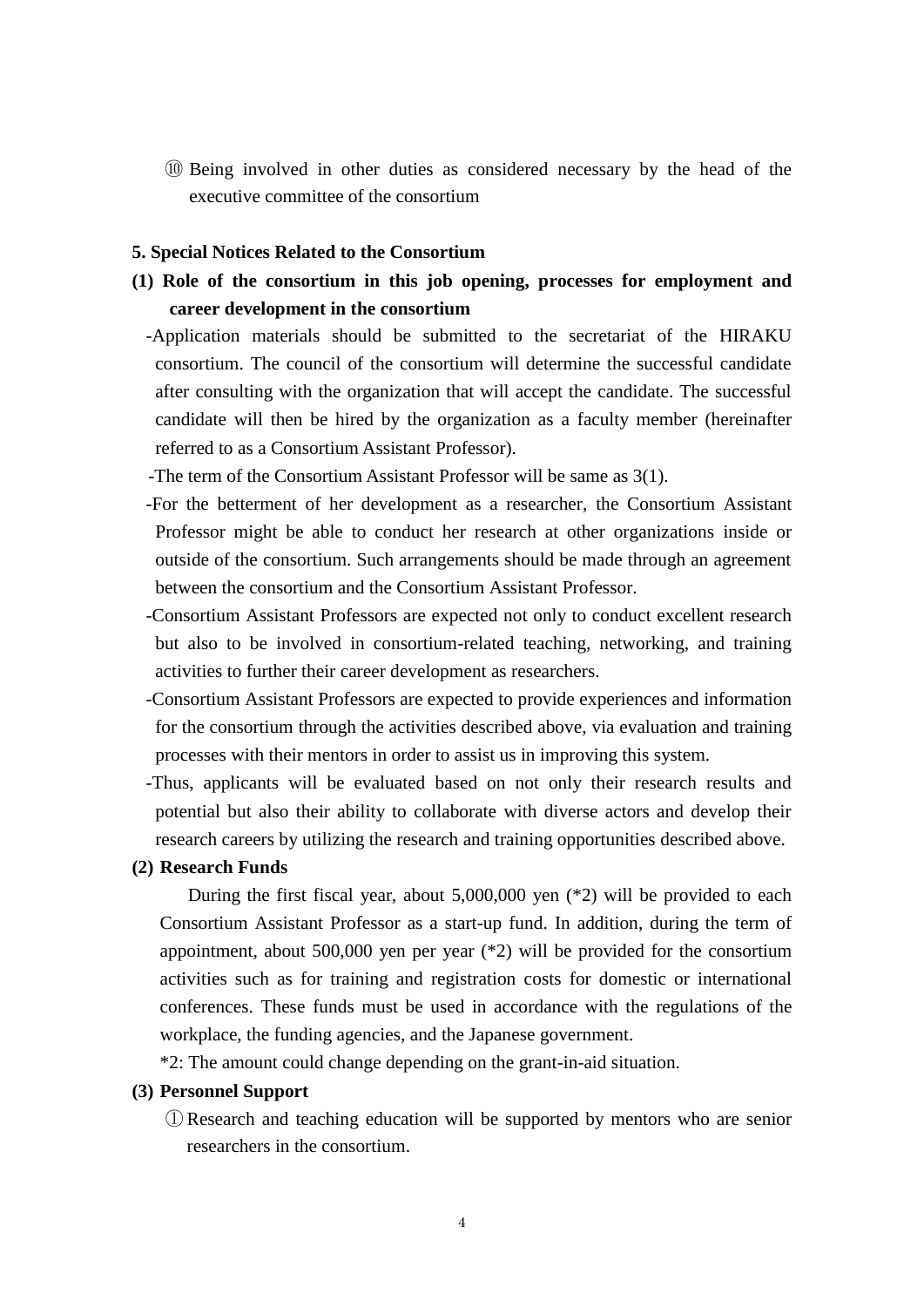② Other research and teaching activities will be supported by university research administrators (URAs).

### **(4) Additional Remarks**

Personal research spaces (offices and laboratories) will be preferentially allocated for Consortium Assistant Professors.

### **6. Application Materials**

### **(1) Application Documents**

- ① Curriculum vitae (including expected research field and workplace as bellow, using application form 7)
	- Academy of Hiroshima University (Hiroshima Astrophysical Science Center)
	- Astronomy
- ② List of research activities (e.g., books, reviews, original papers, conference proceedings); attach copies of no more than five major papers
- ③ Summary of past research activities (up to four pages on A4 paper including figures)
- ④ Research plan at the consortium (up to four pages on A4 paper including figures, a future research plan for five years to come)
- ⑤ Aspirations for contributions to science, technology, and innovation (one page on A4 paper)
- ⑥ List of references
- \*All of the above documents must be written in English or Japanese and be filled in the application form. The application form can be downloaded from the following URL: http://home.hiroshima-u.ac.jp/hiraku/younger\_tenuretrack/

#### **(2) Inquiries about Applications**

Please contact us with any questions by e-mail at:

General information and procedure of this job opening:

consortium-koubo@office.hiroshima-u.ac.jp

(Secretariat of the HIRAKU consortium)

Specific information for the research environment of this job opening:

gakujutu-ssoumu@office.hiroshima-u.ac.jp

(Office of Academic Research, Hiroshima University)

# **(3) Employer**

Hiroshima University

# **(4) Probationary employment period**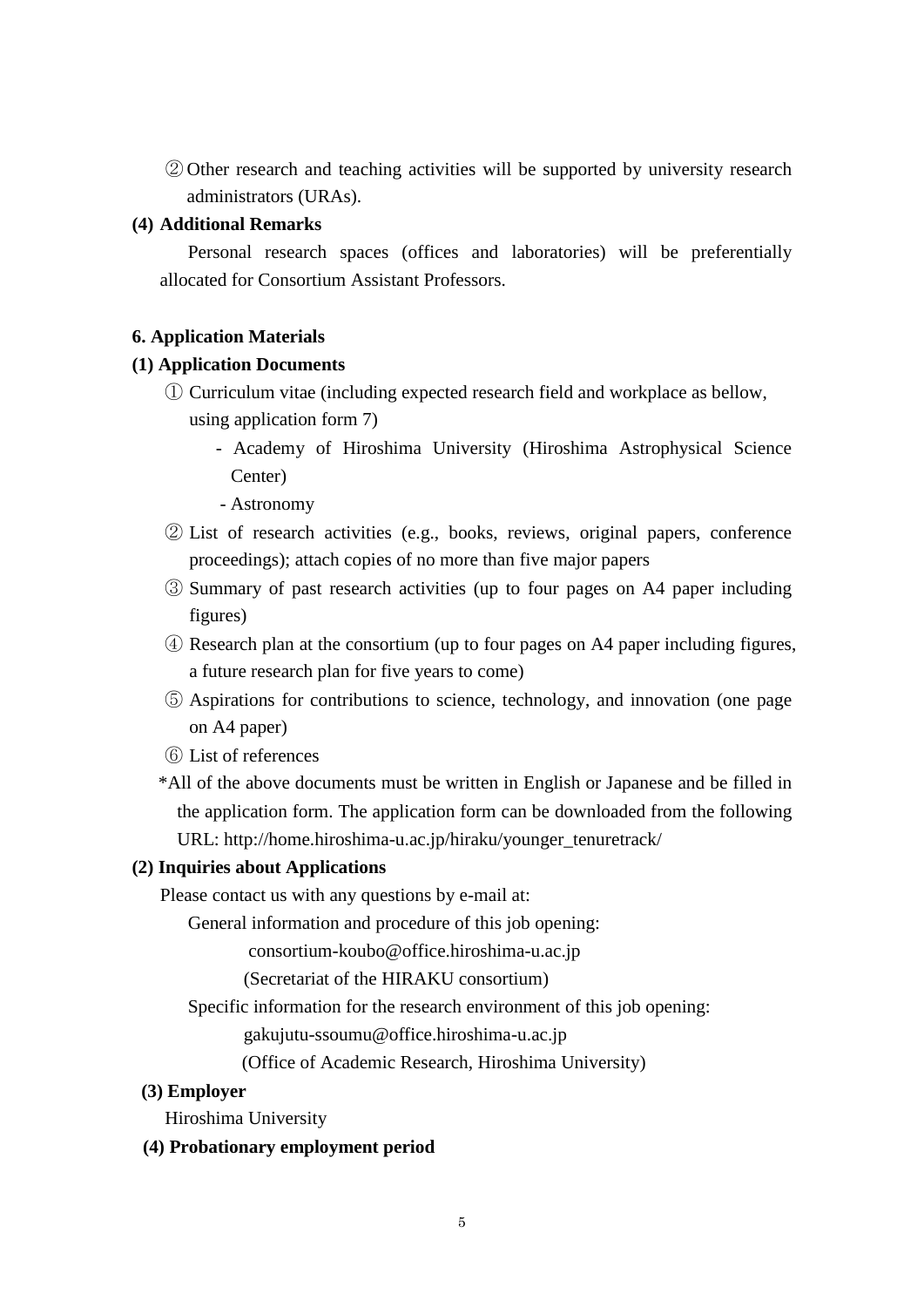six (6) months (Hiroshima University Work Regulations for Employees.)

# **(5) Protection of Private Information**

Private information related to the application is protected by the Personal Information Protection Law and the consortium's regulations (for the moment, we will invoke the regulations of Hiroshima University). Personal information related to submitted documents may be provided to other organizations in the consortium, through the council and/or executive committee of the consortium, with strict measures to avoid information leakage.

#### **7. Deadline for Submission and the Selection Process**

#### **(1) Deadline for Submission**

The deadline for submitting the application is 10 a.m. on April 2, 2018 (Japan Standard Time).

#### **(2) Submission**

All documents should be submitted in PDF format with the file name Consortium(8) (last name of applicant first initial) (e.g., Consortium(8)\_(Einstein\_A)) to the following e-mail address:

#### **consortium-koubo@office.hiroshima-u.ac.jp**

(Secretariat of the HIRAKU consortium)

The total file size must not exceed 10 MB. Larger documents may be submitted in separate files numbered as follows: 1/2, 2/2, etc. File compression must not be used. The secretariat will send a confirmation of receipt to each applicant. It is strongly advisable to make sure this confirmation message arrives after submitting the application.

#### **(3) Selection Schedule**

① The first screening (by the specific research area)

- The results of the first screening will be announced by e-mail to applicants around late May 2018.
- Successful candidates from the first screening will be given information about the second screening.
- There is a possibility that an interview will also be conducted during the first screening. In this case, the transportation cost for the interview will not be reimbursed.
- ② The second screening (by interview) will be conducted around June or July 2018.
	- The results of the second screening will be announced to the applicants by